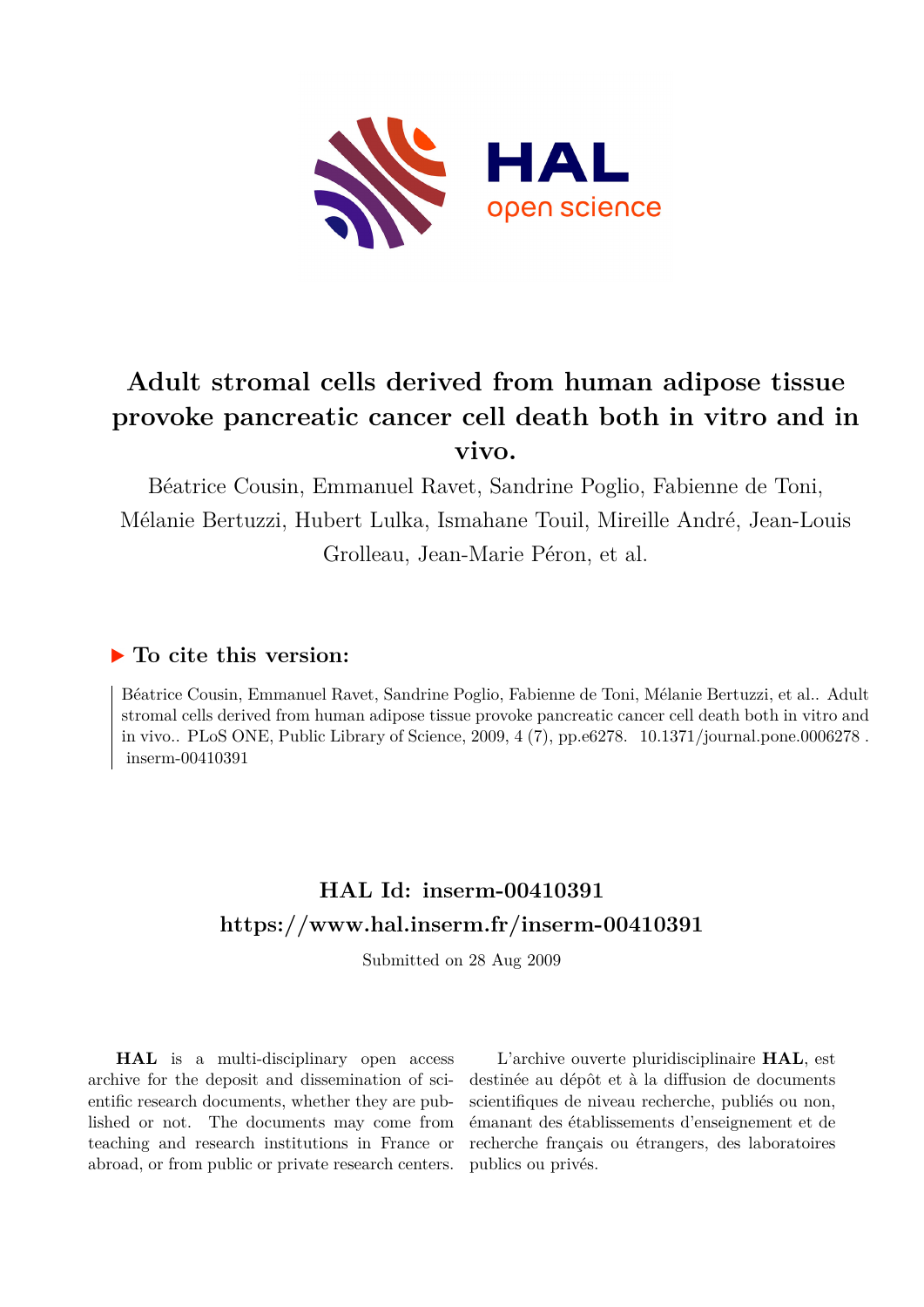# Adult Stromal Cells Derived from Human Adipose Tissue Provoke Pancreatic Cancer Cell Death both In Vitro and In Vivo

Beatrice Cousin<sup>1,2\*</sup>, Emmanuel Ravet<sup>1,2</sup>, Sandrine Poglio<sup>1,2</sup>, Fabienne De Toni<sup>1,2</sup>, Mélanie Bertuzzi<sup>1,2</sup>, Hubert Lulka<sup>3</sup>, Ismahane Touil<sup>1,2</sup>, Mireille André<sup>1,2</sup>, Jean-Louis Grolleau<sup>4</sup>, Jean-Marie Péron<sup>3</sup>, Jean-Pierre Chavoin<sup>4</sup>, Philippe Bourin<sup>5</sup>, Luc Pénicaud<sup>1,2</sup>, Louis Casteilla<sup>1,2</sup>, Louis Buscail<sup>3</sup>, Pierre Cordelier<sup>3</sup>

1 Université de Toulouse, UPS, UMR 5241 Métabolisme, Plasticité et Mitochondrie, BP 84225, Toulouse, France, 2 CNRS, UMR 5241 Métabolisme, Plasticité et Mitochondrie, BP 84225, Toulouse, France, 3 Institut National de la Santé et de la Recherche Médicale U858, I2MR and IFR BMT-150, BP 84225, Toulouse, France, 4 Department of Plastic Surgery, Centre Hospitalier Universitaire Rangueil, BP 84225, Toulouse, France, 5 EFS-PM, Laboratoire de the´rapie cellulaire, Toulouse, France

## Abstract

Background: Normal tissue homeostasis is maintained by dynamic interactions between epithelial cells and their microenvironment. Disrupting this homeostasis can induce aberrant cell proliferation, adhesion, function and migration that might promote malignant behavior. Indeed, aberrant stromal-epithelial interactions contribute to pancreatic ductal adenocarcinoma (PDAC) spread and metastasis, and this raises the possibility that novel stroma-targeted therapies represent additional approaches for combating this malignant disease. The aim of the present study was to determine the effect of human stromal cells derived from adipose tissue (ADSC) on pancreatic tumor cell proliferation.

Principal Findings: Co-culturing pancreatic tumor cells with ADSC and ADSC-conditioned medium sampled from different donors inhibited cancer cell viability and proliferation. ADSC-mediated inhibitory effect was further extended to other epithelial cancer-derived cell lines (liver, colon, prostate). ADSC conditioned medium induced cancer cell necrosis following G1-phase arrest, without evidence of apoptosis. In vivo, a single intra-tumoral injection of ADSC in a model of pancreatic adenocarcinoma induced a strong and long-lasting inhibition of tumor growth.

Conclusion: These data indicate that ADSC strongly inhibit PDAC proliferation, both in vitro and in vivo and induce tumor cell death by altering cell cycle progression. Therefore, ADSC may constitute a potential cell-based therapeutic alternative for the treatment of PDAC for which no effective cure is available.

Citation: Cousin B, Ravet E, Poglio S, De Toni F, Bertuzzi M, et al. (2009) Adult Stromal Cells Derived from Human Adipose Tissue Provoke Pancreatic Cancer Cell Death both In Vitro and In Vivo. PLoS ONE 4(7): e6278. doi:10.1371/journal.pone.0006278

Editor: Irene Oi-Lin Ng, The University of Hong Kong, Hong Kong

Received February 24, 2009; Accepted May 31, 2009; Published July 17, 2009

Copyright: © 2009 Cousin et al. This is an open-access article distributed under the terms of the Creative Commons Attribution License, which permits unrestricted use, distribution, and reproduction in any medium, provided the original author and source are credited.

Funding: This work has been supported by grants from Region Midi-Pyrenees, Ligue Nationale Contre le Cancer and Cancrople Grand Sud-Ouest (EMERGEANCE). The funders had no role in study design, data collection and analysis, decision to publish, or preparation of the manuscript.

Competing Interests: The authors have declared that no competing interests exist.

\* E-mail: beatrice.cousin@inserm.fr

## Introduction

Normal tissue homeostasis is maintained by dynamic interactions between epithelial cells and their microenvironment. The microenvironment consists of extracellular matrix, stromal cells, migratory immune cells and neural elements supported by a vascular network, all within a milieu of cytokines and growth factors. Cells interact with the microenvironment via complex autocrine and paracrine mechanisms. Multiple evidences show that disrupting this homeostasis can induce aberrant cell proliferation, adhesion, function and migration that might promote malignant behavior [1–3]. Recent studies have altered the perception of the stromal cells surrounding epithelial tumors. These cells are not idle bystanders, but rather active participants that shape the frequency and features of the tumors. In addition, cancer cells themselves can alter their adjacent stroma to form a permissive and supportive environment for tumor progression  $[1-3]$ .

Cancer stem cells and stromal fibroblasts are extensively demonstrated to support neoplastic process [4–11], when bone marrow derived mesenchymal stem cells (BM-MSCs) indirectly favor tumor growth following systemic immunosuppression [12], or production of pro-angiogenic cytokines [13–15]. However, the effects of BM-MSCs on tumor proliferation vary according to the tumor type: BM-MSCs promote breast, melanoma and colon cancer derived cells proliferation [16,17], when inhibit the in vivo growth of Kaposi's sarcoma cells [18]. Adipose tissue, like bone marrow, contains stromal cells called ADSCs for Adipose-derived Stromal Cells. This population shares many of the characteristics of the BM-MSCs, including immunomodulatory effects [19], and multilineage differentiation potentials [20–29]. Once injected in vivo, ADSCs exhibit regenerative properties either by direct participation in newly formed tissues and/or via production of growth factors that sustain this regeneration [23,25,30]. Although stromal cells from bone marrow and adipose tissue seem to be closely related, notable differences were reported [19,31–34]. The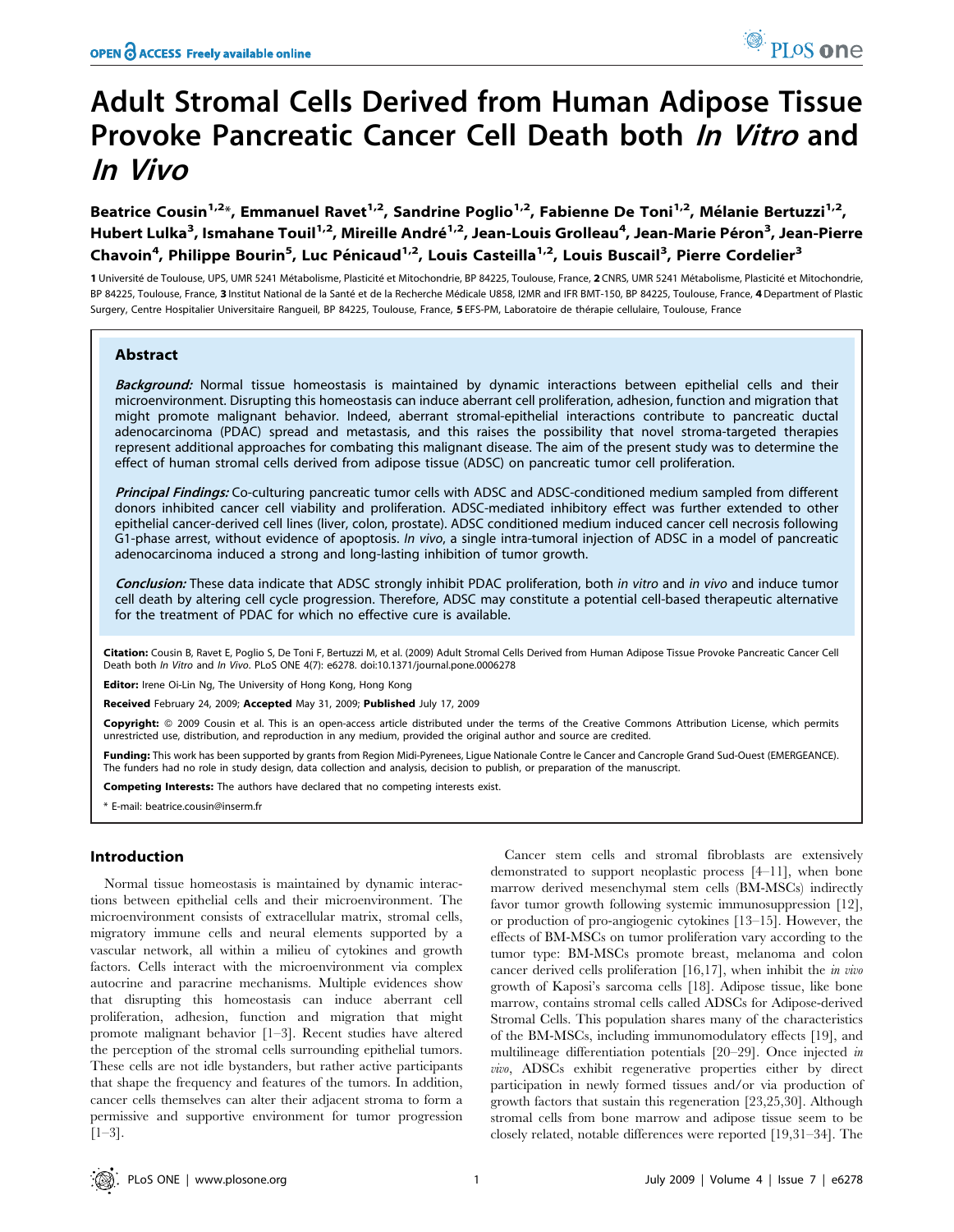ability of ADSCs to support normal and tumor cell proliferation is largely debated. In vitro, expanded ADSCs mediated suppression of allogeneic lymphocyte proliferation [35]. Contradictory results were obtained in vivo, when co-injection of ADSCs with breast, colon, prostate, non-small lung or glioblastoma cancer-derived cells led to initial tumor growth support [36–38]. To clarify such discrepancy, we studied the effect of ADSCs on pancreatic ductal adenocarcinoma-derived cells. Among solid tumors, pancreatic ductal adenocarcinoma (PDAC) is characterized by its extremely dense desmoplastic infiltration [39,40]. PDAC is a highly aggressive disease with no therapeutic solution, and still the fifth leading cause of cancer-related deaths in Western countries [41]. Because aberrant stromal-epithelial interactions contribute to PDAC spread and metastasis, we hypothesize that targeting the tumor stroma may represent an additional approach for treating PDAC. Here, we demonstrate the ability of human ADSCs (hADSCs) to reduce PDAC-derived cancer cells growth, in vitro and in vivo, and to induce cancer cell death following G1-phase arrest.

#### Results

## Human ADSCs exert an inhibitory effect on PDACderived cell lines

First, hADSC phenotype was determined by flow cytometry (Supplementary Text S1) in order to confirm that the cells used displayed phenotypic characteristics usually described for ADSCs [22,23]. Indeed, FACS analyses confirmed that ADSC were CD34, CD90, CD73 and HLA ABC positive whereas CD45 and CD31 negative (Supplementary Figure S1). We then determined the in vitro effect of hADSCs on PDAC tumor cell growth. We cultured PDACderived Capan-1 cells in the presence of ADSCs isolated from 25 different healthy donors using transwell membranes to prevent cellto-cell contact. After 48 hours of co-cultures, ADSC exhibited a potent dose-dependent inhibitory effect on PDAC-derived cell number, as demonstrated in figure 1A. Indeed, the number of pancreatic cancer cells was significantly decreased by  $36.5\% \pm 4.8\%$ in the presence of 1:1 ratio of ADSCs, when compared to the control.

## Conditioned medium from ADSCs inhibits the viability of many tumor cells

The absence of direct cell–to-cell contact in our experimental setting prompted us to test whether ADSCs-conditioned medium (CM) may also impair cancer-cell viability. Indeed, soluble factors have been previously demonstrated to mediate the immunosuppressive effect of human ADSCs [19]. As shown in figure 1B, ADSC-CM by itself significantly inhibited not only the viability of several pancreatic adenocarcinoma-derived cells (Capan-1, Capan-2, BxPC3, Miapaca-2), but also the viability of hepatocarcinoma-derived cells (HuH7, HepG2), of colon-cancer-derived cells (Caco-2), and of prostate cancer cell line (PC3). In contrast, ADSC culture supernatant had little, if any, effect on Hela cells derived from cervical cancer or MCF-7, a breast cancer cell line. Because, the observed responses may reflect depletion of nutrients from media and/or non specific accumulation of toxic metabolites, we used conditioned medium from cancer cells alone as a control, together with BM-MSC-CM. In contrast to ADSC-CM, treating cancer cells with either Capan-1 or BM-MSC-CM did not impair significantly cancer cell viability although a trend of decrease was observed with the last one (figure 1C).

## ADSC-conditioned medium inhibits tumor cell proliferation and induces tumor cell death

To analyze potential effect of ADSC-CM on cancer cell proliferation, Capan-1 were incubated in presence of BrdU with or without ADSC-CM. FACS analysis was performed after cell denaturation and incubation with propidium iodide. BrdU is incorporated during S phase (gate P4) whereas staining with propidium iodide allows discrimination between 2n (G0/G1, gate P2) and 4n (G2/M, gate P3) chromosomes (Figure 2A). Dot plots gated on single cells showed that the number of Capan-1 cells in G0/G1 phase tended to increase when cells in S phase significantly decreased by 10% in the presence of ADSC-CM (figure 2B).

We next determine whether ADSC-CM could affect cell death. To this end, we first monitored DNA fragmentation in Capan-1 cells by TUNEL assay. As shown in figure 2C, PDAC-derived cell DNA fragmentation was strongly induced by ADSC-CM. We next quantified the number of cancer cells entering apoptosis and/or necrotic following exposure to ADSC-CM. Results presented figure 2D demonstrate that ADSC-CM induced a 3-fold increase in propidium iodide-positive, necrotic cells, without evidence of early apoptosis monitored by annexin labeling. Again, CM from BM-MSC was ineffective in altering significantly tumor cell viability (data not shown).

## Tumor cell death induced by ADSC conditioned medium is mediated by inhibition of cell cycle progression

We next investigated the mechanism by which tumor cell cycle is arrested by ADSC-CM. We measured the expression of the main proteins involved in cell cycle regulation. We found that ADSC-CM induced a profound inhibition of Rb phosphorylation in Capan-1 cells, with no effect on the protein expression (figure 3A, 3B). Noticeably expression of CDK4 and Cyclin D1, which are critical for Rb phosphorylation, decreased concomitantly. Expression of Cyclin E, which is not involved in the G1-S transition, remained unchanged (Figure 3A; 3B). Of importance, no changes were found in the expression levels of cleaved caspase-3, caspase-8, caspase-9, caspase-6, caspase-7, and PARP following treatment of the cells with ADSC-CM (data not shown). Also, expression levels of cytochrome C, BclXl and Bcl2 remained relatively unchanged in our experimental settings (data not shown).

## ADSCs reduce the in vivo growth of human pancreatic tumors

We next extended ADSCs antiproliferative activities to the inhibition of pancreatic tumors, in vivo. Thus, human PDAC tumors were established in athymic mice following the subcutaneous injection of Capan-1 cells as a very aggressive model of PDAC [42,43]. Fourteen to seventeen days following tumor engraftment, a single dose of ADSCs, corresponding to  $10<sup>3</sup>$ ADSCs/mm<sup>3</sup> of tumor was transferred *in vivo* into growing tumors. Control tumors were injected either with vehicle or with paraformaldehyde (PFA) fixed ADSCs. Control tumors grew rapidly, averaging  $4076 \pm 556$  mm<sup>3</sup> in size by 28 days following implantation (figure 4A, 4B). In contrast, growth of Capan-1 tumors receiving ADSC injection was strongly inhibited  $(2556 \pm 232 \text{ mm}^3)$ ; figure 4A, 4B). Inhibition of pancreatic tumor growth progression reached  $-58\% \pm 8.9\%$  (p $< 0.001$ ), two weeks after a single intratumoral injection of ADSCs (figure 4C). Tumor weight was also significantly reduced after ADSCs implantation (control: 4,6 g $\pm$ 0.8 vs ADSCs-treated 2.2 g $\pm$ 0.2, p<0.05). As shown in figure 4D, growth of tumors injected with either vehicle or PFA-treated ADSCs were comparable, showing that the inhibition of tumor growth was not due to an unspecific effect of tumor dilacerations and dependent on ADSC secretion, respectively.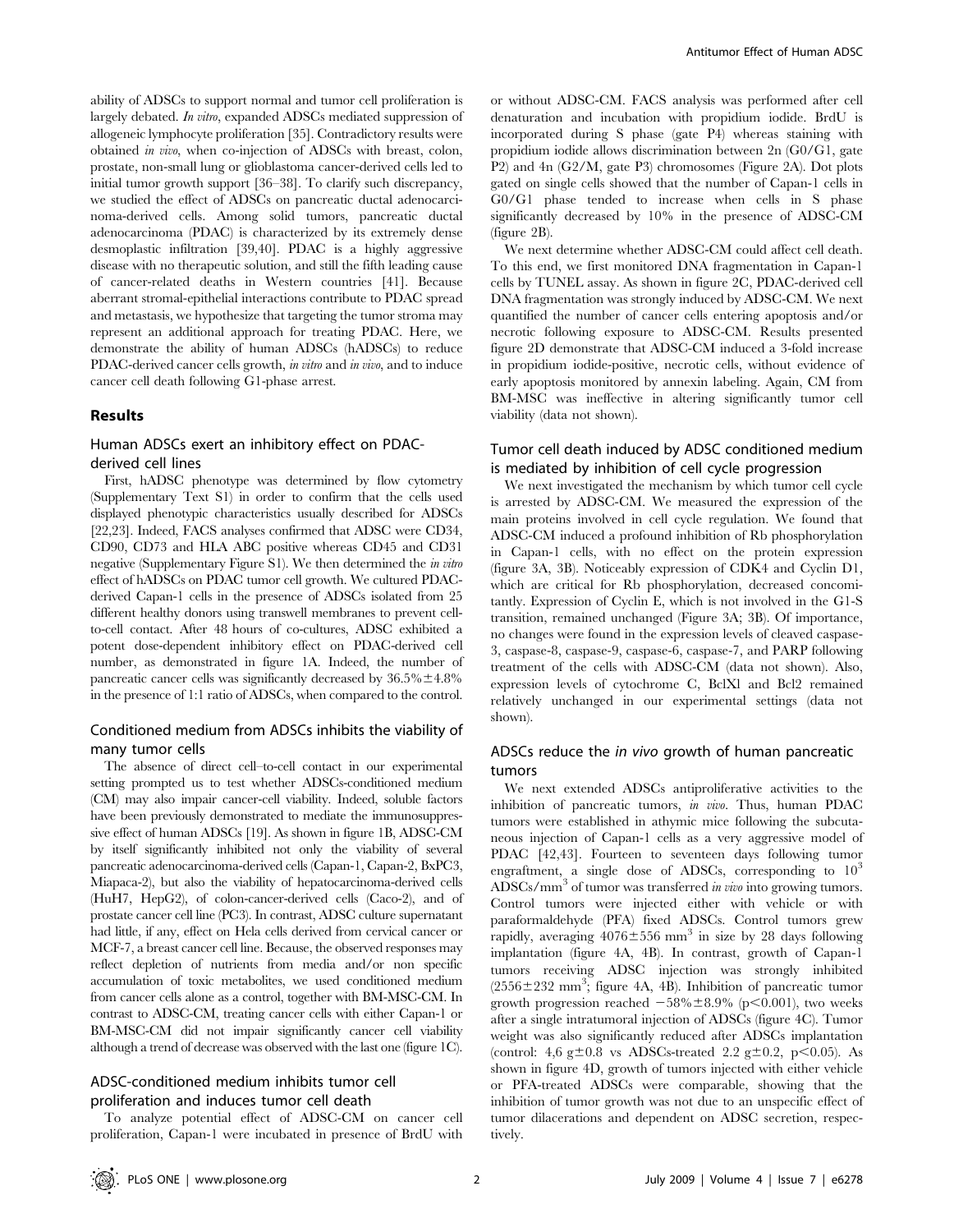

 $\mathbf{A}$ 



Figure 1. Human ADSCs induce a contact-independent inhibition of tumor cells growth and viability. A. Increasing ratios of ADSC and Capan-1 cells were co-cultured in the presence of transwell for 48 hours in full growth media. Capan-1 cells proliferation was then quantified by cell counting. Values are means $\pm$ S.E. of three separate experiments with ADSCs from different donors. **B**. Cancer cells from diverse origins were cultured in the presence of ADSC conditioned medium (CM) for 48 hours. Cell viability was ascertained by MTS using The CellTiter 96<sup>®</sup> AQueous One Solution Cell Proliferation Assay. Results are expressed as percentage of values obtained in control conditions. Values are means±S.E. of three separate experiments performed with ADSC-CM from different donors. C. Capan-1 cells were cultured for 48 h with Capan-1, BM-MSC or ADSC-CM. Capan-1 cell number was quantified as in A. Values are means±S.E. of three separate experiments with ADSCs and MSCs from different donors. \*: p<0.05. \*\*\*;  $p<0.001$ .

doi:10.1371/journal.pone.0006278.g001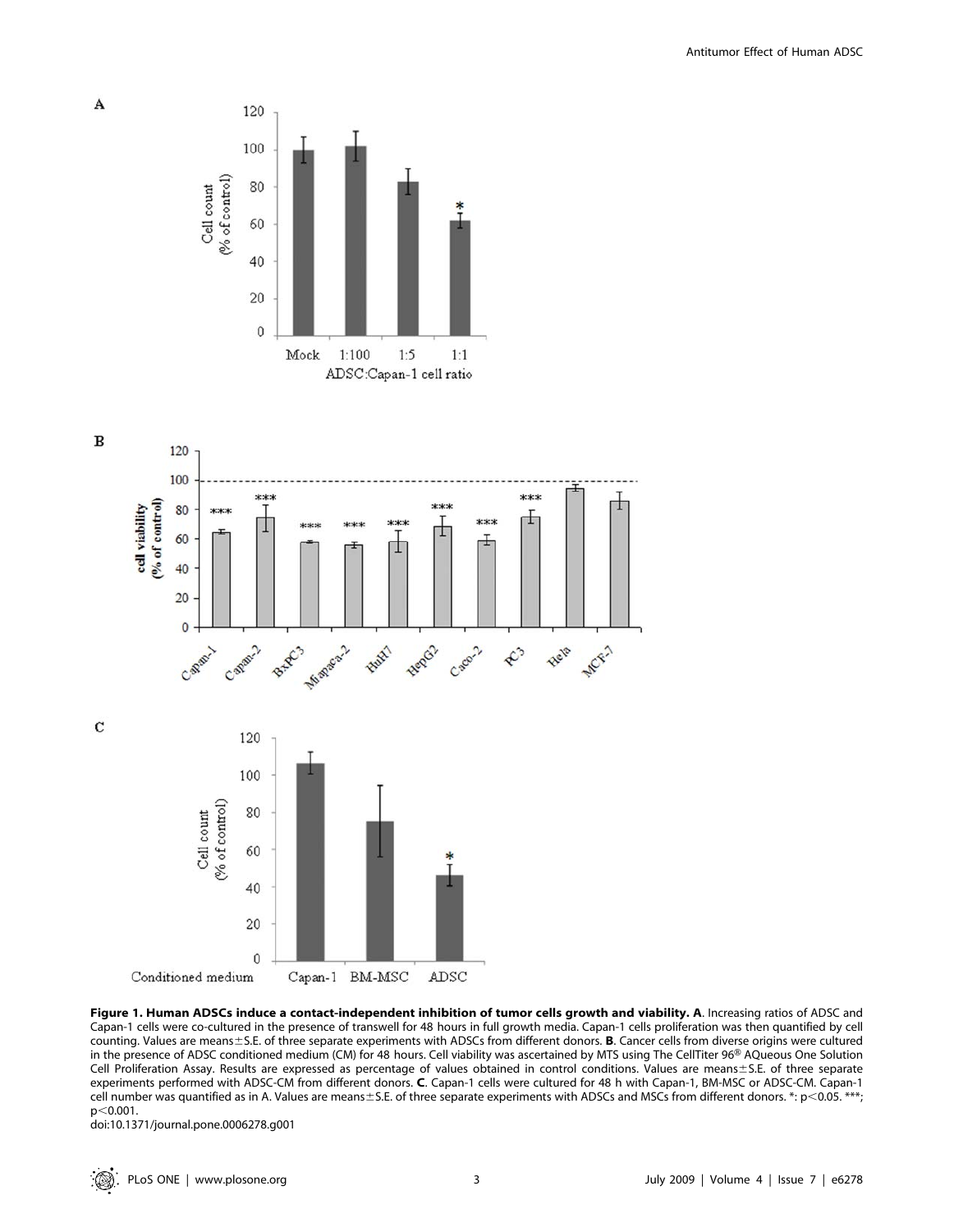

 $\rm{c}$ 

 $\mathbf D$ 

A

 $\, {\bf B}$ 



S

mock

 $\theta$ 

G0/G1

ADSC-CM

G2/M



Figure 2. Human ADSCs inhibit cell proliferation and induce cell death in pancreatic cancer cells. A. Capan-1 cells were cultured with or without ADSCs conditioned medium was added. 48 hours later, proliferation and DNA content were analyzed by flow cytometry using BrdU incorporation and propidium iodide as described in Material and Methods. Dot plots are representative of 3 independent experiments performed with ADSCs sampled from different donors. B. Quantification of cell-cycle analysis using ModFit software. Capan cultured in control conditions were represented in black bars in contrast to Capan treated with ADSC-CM represented in open bars. Values are means±S.E. of three separate experiments with ADSCs from different donors. C. Capan-1 cells were seeded in 4-chamber slides for 48 h with or without ADSC-CM. DNA fragmentation was measured by TUNEL (representative of three separate experiments). D. Capan-1 cultured in control medium (black bars) or treated with ADSC supernatants (open bars) were assayed for Annexin and propidium iodide labelling as described in Material and Methods. Values are means±S.E. of three separate experiments with ADSCs from different donors. \*\*\*:  $p<0.001$ . doi:10.1371/journal.pone.0006278.g002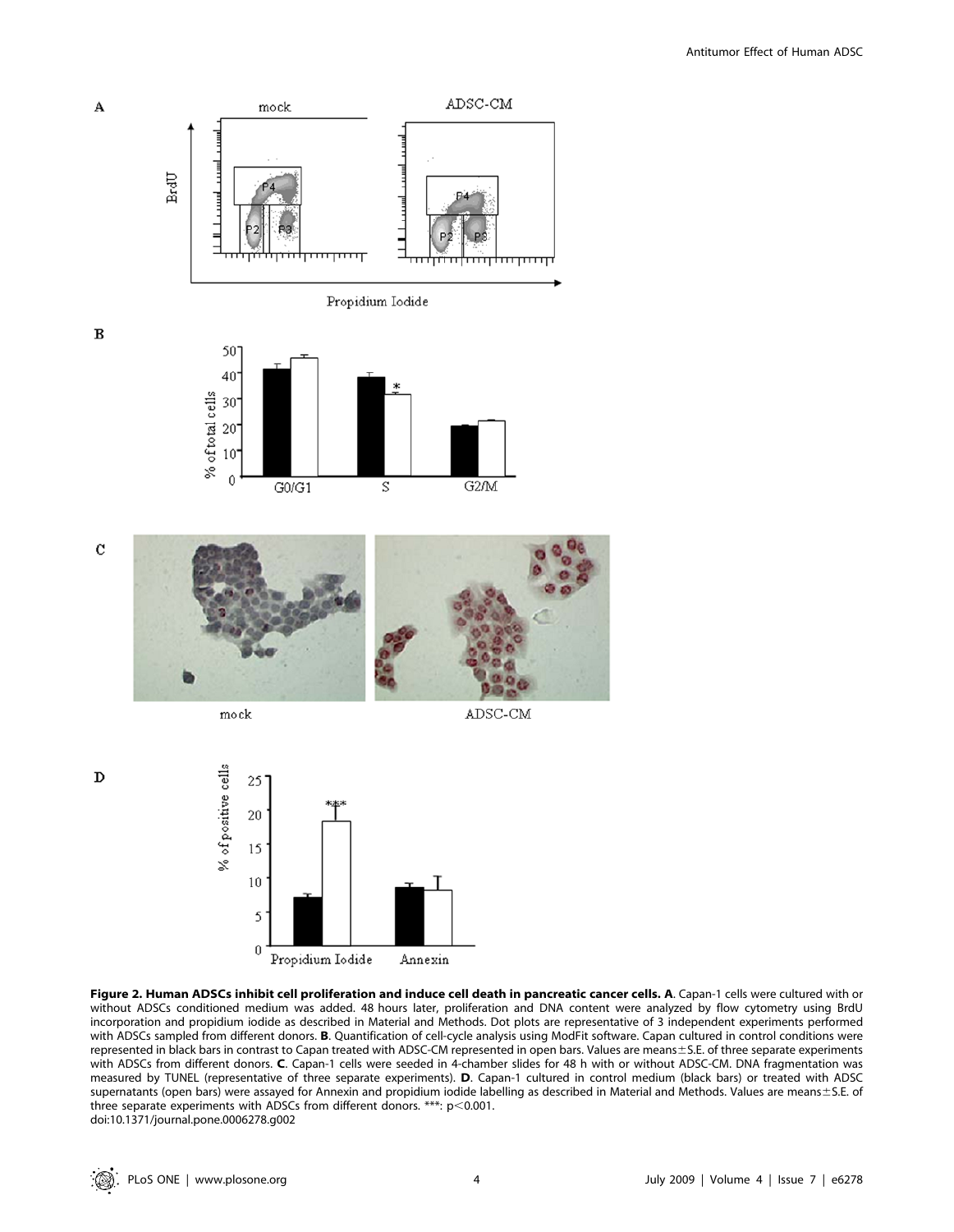

 $\bf{B}$ 



Figure 3. Mechanism of tumor cell cycle arrest by ADSC-CM. A. Capan-1 cells were cultured with or without ADSC-CMfor 48 hours. Proteins were then extracted and subjected to immunoblotting for the indicated proteins as described in Material and Methods. Results are representative of at least 3 independent experiments. B. Quantification of immunoblot densitometry in control cultures (black bars) or cultures treated with ADSC-CM (open bars). Values are means $\pm$ S.E. of three separate experiments with ADSCs from different donors.  $*$ :  $p$ <0.05;  $**$ :  $p<0.01$ .

doi:10.1371/journal.pone.0006278.g003

We next investigated the mechanisms involved in the effects of human ADSCs on PDAC tumors in vivo. Tumors treated or not with ADSCs were processed for immunohistochemistry for the nuclear antigen Ki67 in order to detect proliferating cells (figure 4E, top panel), or processed for TUNEL analysis to quantify dead cells (figure 4E, bottom panel), 6 days following injection. Quantification of immunostaining demonstrated a significant decrease in the number of proliferating cells, in ADSCs-transferred tumors when compared to control  $(-66.5\% \pm 3.8\%; p<0.01)$ . In addition, ADSCs induced a 5-fold

increase in cell death in pancreatic tumors as measured by TUNEL assay.

### **Discussion**

We demonstrated in the present study that human ADSCs sampled from a large panel of different healthy donors efficiently impaired the growth of a very aggressive cancer, i.e. PDAC, both in vitro and in vivo by inhibiting cancer cell proliferation and promoting cancer cell death following  $G_1$ -phase block. The latter inhibitory effect was extended to malignant cell lines from diverse origins.

Several of our *in vitro* observations reported here demonstrate that ADSCs have the ability to interfere with the proliferation of tumor cells by altering cell cycle progression. The in vitro molecular data showed that tumor cells that had been in contact with ADSC-CM were in a resting state  $(G_0/G_1)$ , and down regulated CDK4 and cyclinD1. Interestingly, we were unable to identify either extrinsic or intrinsic-mediated cell death by apoptosis following exposure of cancer cells to ADSCs conditioned medium. This ability to interfere with cell cycle has already been described for stromal cells from other origins [44,45]. Abnormalities of  $G_1$ -S transition regulators, and more specifically of the Rb pathway, have been recognized as significant factors in the development of human cancers. Consequently, modulation of CDK is a major target for tumor prevention and therapy that may explain why ADSCs inhibit the proliferation of cells derived from multiple epithelial cancers.

The use of ADSC as vehicle in cancer gene therapy has been recently proposed [36,46,47]. Indeed ADSCs engineered to convert anticancerous prodrug may be efficient vehicles to potently inhibit the growth of xenografted human colon or prostate tumors [36,46]. However, only a few studies showing conflicting results have been conducted with naïve cells isolated from adipose tissue [36–38,48]. These discrepancies may be explained by the process of ADSC isolation and passage, the number of injected cells and the procedures used for *in vivo* or *in* vitro studies. Indeed, in some studies, ADSC were injected in vivo together with the cancer cells, it is thus difficult to compare the effects of ADSC on installed tumor (in this study) versus growing tumor [36–38]. In addition, some data were obtained with mouse cells [38] whereas our model is made of human cells, and cancer cells from diverse origins were used, although we demonstrated that ADSC-CM did not affect tumor cell viability in the same extent. Last and not least, the nature of ADSC varies according to the different studies, since in most cases passaged cells were used [36–38,48] whereas we performed experiments with primary cultures. This may be of importance as ADSC phenotype and potentially function are modified with passages [49]. This variability in the potential effects of stromal cells on cancer cell proliferation has also been described in studies using bone marrow mesenchymal stem cells [16–18], suggesting that different mechanisms may be involved according to several factors that remain to be identified. For example, we demonstrate here that cell to cell contact is not fully necessary as anti-proliferative effects were observed both in direct co-culture studies using transwell (no cell contact) and in experiments using ADSCs conditioned medium. In contrast, Khakoo et al recently demonstrated that BM-MSCs exerted a potent antioncogenic effect on Kaposi's sarcoma through cell to cell contact and Akt inactivation [18]. This was later on confirmed in vitro by Ramasamy et al [45].

The identification of the mechanisms involved in stromal and cancer cells interactions and especially the secreted factor responsible for the anti-proliferative effect of ADSC is currently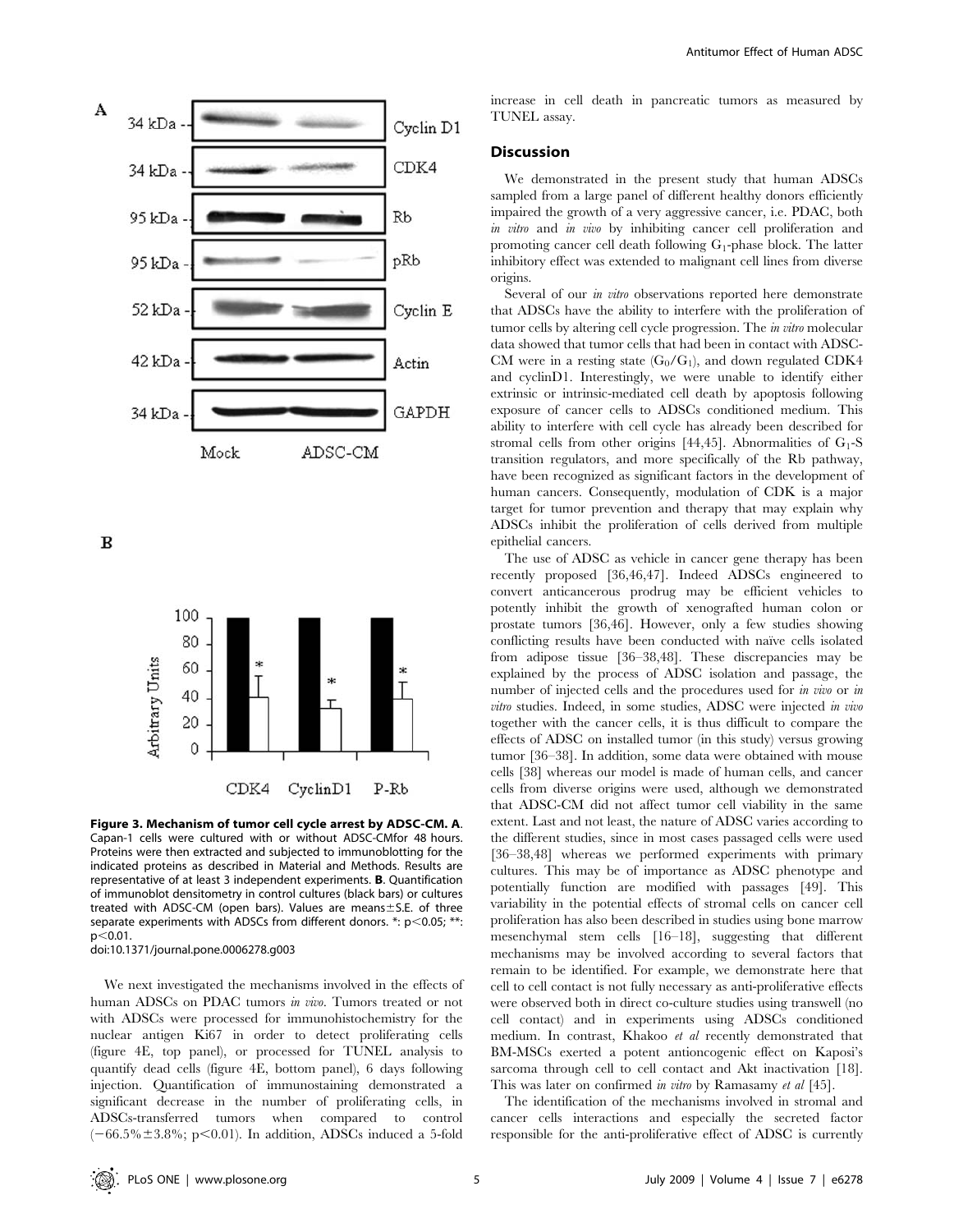

Figure 4. Intratumoral delivery of human ADSCs inhibits pancreatic cancer cell proliferation and induces cell death in vivo. Capan-1 tumors were implanted into athymic nude mice (four to six animals per group) as described in Material and Methods. Two weeks later, ADSC were injected within the tumor, and the progression was then monitored. A. Representative resected tumors from athymic nude mice 15 days after receiving no treatment (left) or a single intratumoral dose of  $5\times10^5$  ADSCs (right). B. The volume of control (black symbols) or ADSC treated (open symbols) tumors was monitored every 2 days, up to 28 days following implantation (13 days following ADSCs injection). C. Percentage of control (black bars) or ADSC treated (open bars) tumor progression was measured at the time indicated following in vivo ADSCs injection. D. Tumors were injected either with vehicle, PFA fixed ADSCs or ADSCs and their progression was measured 6 days following intratumoral cell delivery. E. Histological sections of pancreatic tumors injected or not with ADSC were analyzed for proliferation by Ki67 immunostaining (Ki67 labeling index, top panel) or for DNA fragmentation by TUNEL assay (bottom panel), 6 days following ADSC injection. The percentage of labeled nuclei was measured in 15 fields at high magnification (×400) using the visiolab 2000 analysis system. All results were representative of 3 to 4 independent experiments (3 to 5 tumors per group) performed with ADSCs sampled from different healthy donors. Values are means $\pm$ S.E. \*: p<0.05; \*\*: p<0.01; \*\*\*: p<0.01. doi:10.1371/journal.pone.0006278.g004

under investigation. Many candidates secreted by ADSCs (such as TGF  $\beta$ 1, SDF1, RANTES), interleukines (such as IL6, IL1  $\beta$ , IL8, GSF, IL11) or prostaglandins (PGE2, PGI2, PGJ2) are known to exert an anti-proliferative/pro-apoptotic effect. Migratory studies performed with Capan revealed that ADSC-CM present no chemoattractant activity (Supplementary Figure S2, and text S1),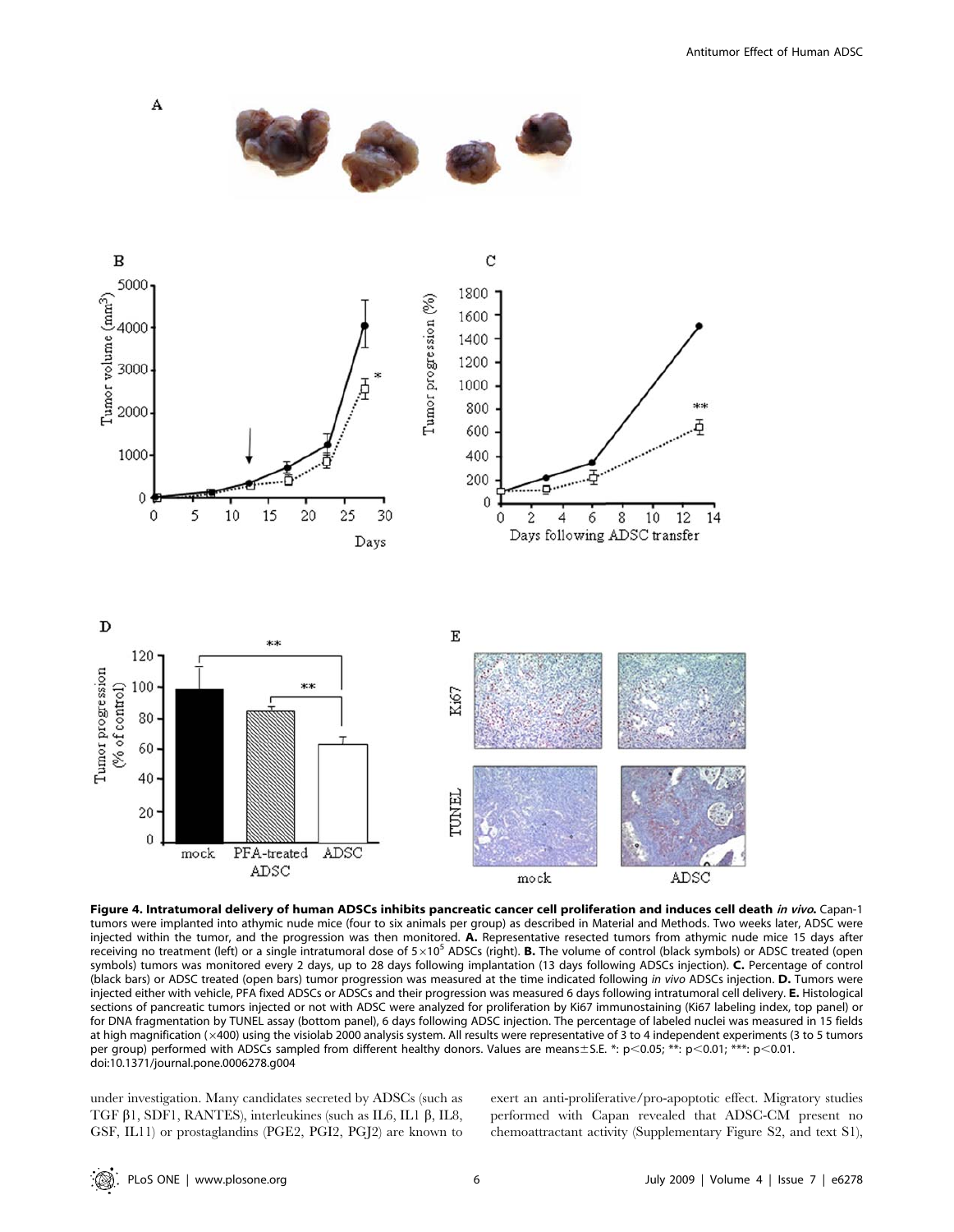suggesting that the factor involved in ADSC anti-proliferative effect is not a chemokine. Recently, PGs have been demonstrated to mediate ADSCs mixed lymphocyte reaction inhibition [35]. During the preparation of this manuscript, a study proposed that DKK-1 may be one of these factors (48). IL-6 has been recently involved in protecting normal and premalignant epithelial cells from apoptosis in colitis associated cancer (50). This suggests that this interleukin may play opposite roles depending upon the inflammatory status, the tumor stage and/or type.

In vivo, we obtained a yet effective, but transient antiproliferative effect on tumor progression. GFP-labeled ADSCs were detected surrounding peripheral tumor vessels and within central and peripheral acellular and necrotic areas of the tumor, up to 5 days following injection (Supplementary Figure S3 and Text S1). Based on this observation, the concentration and/or the half-life of the soluble factors responsible for the anti-proliferative/ anti-tumoral effect are probably not sufficient to maintain tumor cells in a quiescent state for a long time, but are adequate to initially antagonize cancer cell proliferation. Such transitory effect may be rescued by multiple, intratumoral injection of ADSCs. Delivering human cells into a mouse xenografted with human cancer cells might result in a non-specific xenogenic immune response within the recipient to counteract *in vivo* tumorigenesis. However, because (i) Capan-1 cells do not express MHC from class I and II (data not shown), and (ii) athymic mice immune system (only mediated by NK cells) is less important than in immune animals, we reasonably exclude a non-specific immune response in the observed effect. Considering the ability of ADSC to participate in vascular-like structure formation [23], we cannot rule out a specific pro-angiogenic effect of ADSC in the context of pancreatic tumor growth. However, this effect, if any, seems to be minor at the stage of the disease, i.e. during the exponential phase of tumor growth as we tested in this work. In addition, we were unable to identify changes in vascular density, either from mouse or human origin, following intratumoral injection of ADSCs (data not shown). Alternative changes in ADSCs phenotype following intratumoral injection should be carefully monitored. Indeed, we recently showed that ADSCs rapidly and massively acquired high phagocytic activity and index, when injected into the peritoneal cavity of nude mice [51].

Altogether, our work represents the first study using nonengineered cells to treat PDAC. This anti-proliferative effect of ADSC on pancreatic cancer cells is mediated at least in part by a secreted factor but it is also tempting to speculate that in vivo ADSC may modify the microenvironment of the tumor and thus inhibit its proliferation. In conclusion, ADSCs ability to block  $G_1$ -S phase transition and subsequently to inhibit of cancer cells proliferation in vitro and in vivo may be an efficient and feasible approach for the treatment of the 85% of PDAC patients that cannot be operated in a curative way due to a locally advanced disease.

#### Materials and Methods

#### Ethic Statement

Human adipose tissue was obtained as waste from aesthetic surgery procedures. All patients gave their written consent. The procedures were approved by the regional ethic committee ''Comite´ de protection des personnes Sud Ouest et Outre Mer I''.

#### Chemicals

For adipose tissue digestion, collagenase was purchased from Roche (Roche Diagnostic, Germany). Bovine serum albumin (BSA), dexamethasone, ascorbate-2 phosphate, pantothenic acid,

and insulin-transferrin-sodium selenite supplement were purchased from Sigma Aldrich (St. Quentin Fallavier, France). Foetal calf serum (FCS), trypsin, DMEM, RPMI-1640, fungizone, penicillin, streptomycin, and PBS were provided by Invitrogen (Cergy-Pontoise, France). Foetal bovine serum (FBS) for ADSC culture was purchased from Perbio (Paris, France). The antimycoplasma agent, Plasmocin<sup>TM</sup> was provided by InvivoGen (Toulouse, France).

#### Tumor cell culture

Capan-1, Capan-2, BxPC-3, Miapaca-2 and Panc-1 cell lines derived from human PDAC were cultured as described before [52]. HuH7 and HepG2 cells, derived from hepatocellular carcinoma, were cultured as described elsewhere [53]. PC3 (human prostate cancer) and Caco-2 cells (human colon carcinoma) were cultured in DMEM 1 g/l glucose medium supplemented with 10% FCS. Hela (human cervical carcinoma), were cultured in DMEM 4,5 g/l glucose medium supplemented with 10% FCS. All media were supplemented with fungizone, antibiotics, L-Glutamine, and antimycoplasma reagent (Plasmo- $\text{cm}^{\text{TM}}$ , InvivoGen). Cells were kept at 37°C and 5% CO2.

#### Human ADSCs preparation and culture

Human ADSCs were sampled from 20 healthy donors. Stroma vascular fraction was isolated from human adipose tissue obtained from abdominal dermolipectomy in the plastic surgery department of Rangueil Hospital (Toulouse, France) as previously described [19]. Briefly, SVF cells were plated in T75 flasks overnight in DMEM-F12 (1:1) medium supplemented with 5% FBS, 100  $\mu$ g/ ml pantothenic acid, 100 µM ascorbic acid, 16 µM biotin, 250  $\mu$ g/ml amphotericin, 5  $\mu$ g/ml streptomycin and 5 U/ml penicillin. After 24 h, cultures were washed extensively using PBS to remove residual non-adherent cells. HADSC growth was pursued until cells reached 75% confluence (passage 0).

#### In vitro cell number assessment

 $50\times10^3$  Capan-1 cells were cultured in complete RPMI medium for 24 h in 35-mm dishes, before serum starvation for 16 hours. Cells were cultured in triplicate in the presence or not of ADSCs or BM-MSCs conditioned medium for another 48 hours. Control cells were cultured in DMEM-F12 (1:1) medium supplemented with 5% FBS. Cell growth was measured by cell counting using a Coulter counter model ZM. For co-culture assays, Capan-1 cells were first plated in cell culture inserts with 4 mm pores (BD biosciences) in complete medium for 24 h. After a 16 h deprivation step, Capan-1 cells were transferred into 35-mm dishes in the presence of ADSCs at different ratios. All experiments were conducted with ADSCs and MSCs purified from different healthy donors.

#### In vitro cell viability assay

Target cells  $(15\times10^3)$  were cultured in complete medium in flatbottom 96-well plates for 24 h, before serum starvation for 16 hours. Cells were cultured in triplicate in the presence or not of ADSC-conditioned medium for another 48 hours. Control cells were cultured in DMEM-F12 (1:1) medium supplemented with 5% FBS. Cell viability was measured by MTS assay, according to the manufacturer recommendations (CellTiter96 AQueous Assay, Promega France, Charbonnieres, France). Experiments were conducted with ADSCs purified from different healthy donors. Results are expressed as percentage of values obtained in control conditions.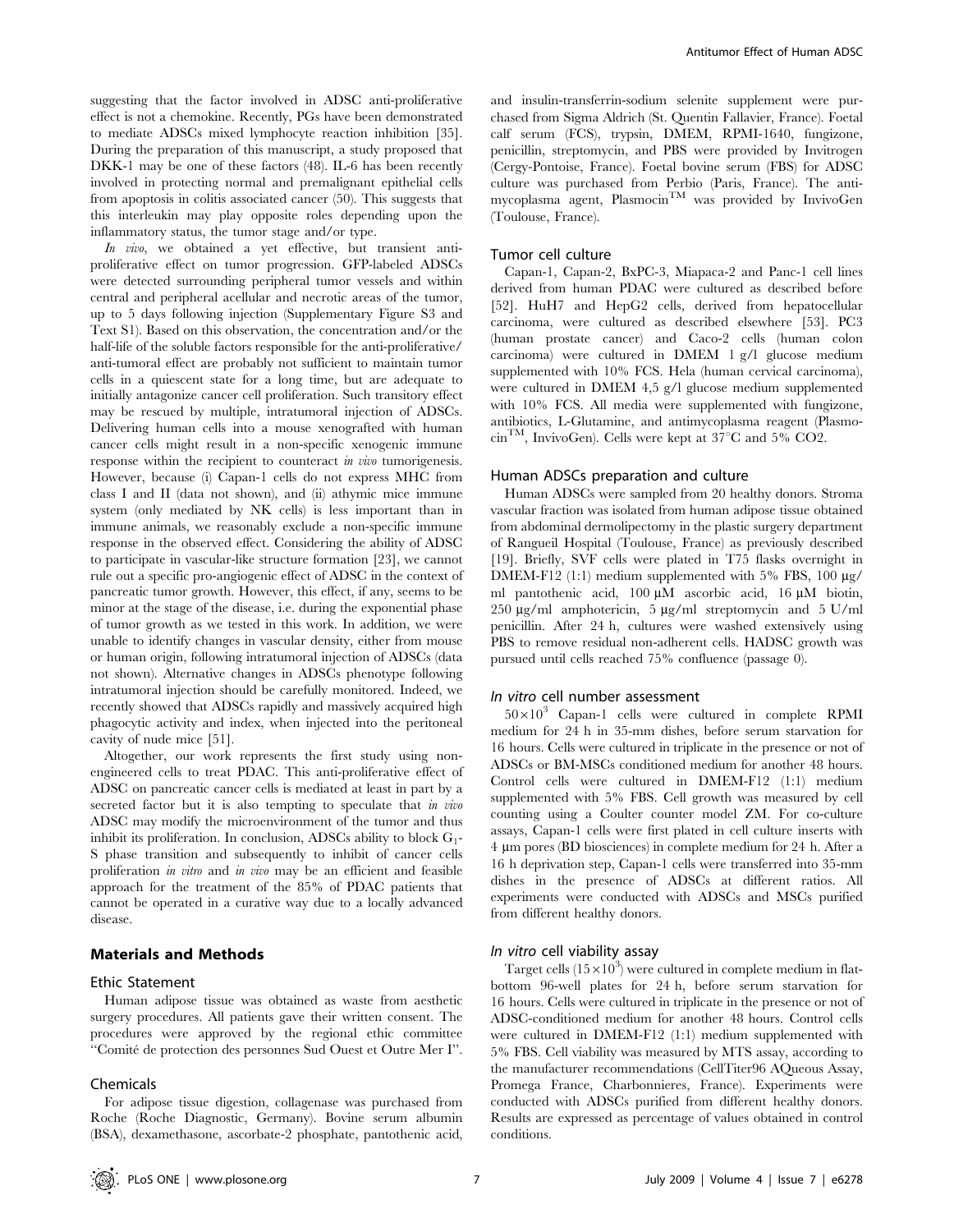## Flow cytometry analysis of proliferation and cell death

Capan-1 cells were cultured and treated with ADSCs-CM as described in "in vitro cell number assessment" section. Cells were incubated with BrdU 10  $\mu$ M (Sigma Aldrich) for 4 h at 37°C. Capan were collected, washed once in PBS then fixed in ice-cold 70% ethanol 1 h at  $4^{\circ}$ C. Cells were collected by centrifugation at 600 g, washed in PBS containing BSA 0.5% and Tween-20 0.5%, and resuspended in HCl 2N and incubated for 30 min at room temperature. After washing, cells were suspended in sodium borate buffer (0.1 M, pH 9) to neutralize residual acid. Cells were stained with anti-BrdU monoclonal antibody (Becton Dickinson) for 30 min at room temperature. After washings, Capan-1 cells were resuspended in propidium Iodide staining solution  $(5 \mu g/ml)$ before analysis on flow cyotmeter (CantoII, Becton Dickinson). For annexin-V and propidium iodide detection, Cells were labelled with either annexin-FITC (Apoptotest FITC, DakoCytomation), or propidium iodide (Invitrogen) as per the manufacturer's recommendation. Apoptotic and necrotic cells were quantified using a BD FACS Calibur (Beckton Dickinson) and Cell quest pro software (Beckton Dickinson).

#### TUNEL assays

Detection of cell death by TUNEL assay on Capan-1 tumors was done as described elsewhere [42]. For *In vitro* cell-death assays,  $50\times10^{3}$  Capan-1 cells were seeded in in 4-well glass slides (Lab-Tek II chamber slide, Nalge Nunc International, Naperville IL) in complete medium for 24 h. After serum starvation for 16 hours, cells were cultured in triplicate in the presence or not of ADSC-CM for another 48 hours. Control cells were cultured in DMEM-F12 (1:1) medium supplemented with 5% FBS. Detection of the early stages of the chromosome breakdown was performed using Apopdetek, following manufacturer recommendations (ApopDE-TEK, Enzo life sciences, Farmingdale, NY, USA).

#### Western Blot analysis

Proteins were extracted from Capan-1 cells, resolved on SDSpolyacrylamide gels, and transferred to nitrocellulose membrane as described elsewhere [53]. After room-temperature blocking for 1 h, blots were incubated with antibodies purchased from Santa Cruz Biotechnology, Inc (Heidelberg, Germany) raised against cyclinD1 (sc-124), CDK4 (sc-260), CyclinE (sc-247),  $\beta$ actin (sc-8432) or glyceraldehydes-3-phosphate dehydrogenase (GAPDH) (sc-24778). Rb and phosphospecific Rb antibodies were from Cell signaling Technology (Ozyme, St Quentin en Yvelines, France). Secondary HRP-conjugated antibodies (Perbio Science, Erembogdegem-Aalist, Belgium) were added, and blots were incubated for 1 h at room temperature. Immunoreactive proteins were visualized using ECL immunodetection system (Immobilon, Millipore Corporation, Billerica, MA 01821, USA).

## In vivo model of pancreatic cancer

The in vivo model of xenografted PDAC-derived cells into athymic mice has been extensively described elsewhere [42]. Briefly,  $5\times10^6$ exponentially growing Capan-1 cells (100 µl PBS) were inoculated subcutaneously (s.c.) into 8-week-old athymic female nude mice (Swiss nude/nude; IFFA-CREDO, l'Abresle, France) bred and maintained in pathogen-free conditions. On days 14 and 17 following xenograft, intratumoral in vivo cell transfer of  $10^3$  ADSCs/mm<sup>3</sup> of tumor was performed with a sterile, 29G insulin needle. As a control, tumors were injected with vehicle or paraformaldehyde (PFA) treated cells. Each experimental group comprised three to five animals. Four sets of transfer experiments were conducted, with ADSCs sampled from different healthy donors. Tumor size was

monitored up to 28 days following transfer as reported elsewhere [42]. At the time of experiment completion, mice were sacrificed; tumors were sampled and frozen in liquid nitrogen or fixed in formalin for further immunohistochemical studies

### Immunostaining for Ki67 in pancreatic tumors

Capan-1 tumors were harvested and fixed in formalin. Fourmicrometer-thick sections were prepared from paraffin-embedded sections and rehydrated as described elsewhere [42]. Following antigen retrieval, sections were incubated for 10 min in Protein Block, Serum-free reagent (DakoCytomation) to reduce background staining. Slides were next incubated overnight at  $4^{\circ}$ C with anti-Ki67 antibody, (1:100 Clone MIB-1, DakoCytomation). Antibody incubations were done in Dako Antibody diluent (DakoCytomation). After 3 washes in PBS, slides were incubated in  $3\%$  H<sub>2</sub>O<sub>2</sub> for 30 min at room temperature to inhibit endogenous peroxydase. Slides stained for Ki67 were quickly rinsed in distilled water, before 2 washes in PBS, and incubated for 30 minutes at room temperature with biotinylated rabbit antimouse IgG (DakoCytomation) and HRP-conjugated streptavidin ABC complex (DakoCytomation) following the manufacturer's instructions. Immunolabeling was visualized with AEC detection reagent (DakoCytomation). After washing in distilled water, slides were counterstained with Mayer's hematoxylin. Resulting immunostaining was observed with an optical microscope, and quantified using VisioLab2000 image analyzer (Biocom, France). For each group, 15 fields were analyzed.

#### Statistical analysis

Results are expressed as mean $\pm$ standard error (SE). One way Anova test or unpaired t-test were calculated using Graphpad Instat software, and used to compare data (\*:  $p<0.05$ , \*\*:  $p<0.01$ ; \*\*\*:p $<$ 0.001). p $<$ 0.05 was considered significant.

## Supporting Information

#### Text S1

Found at: doi:10.1371/journal.pone.0006278.s001 (0.04 MB DOC)

Figure S1 Flow cytometry analysis of ADSC phenotype. ADSC phenotype was analyzed by flow cytometry using a combination of cell surface markers. Dot plots representative of 6–10 different cell cultures showed homogeneous population positive for stromal cell markers (CD34, CD90, HLA-ABC, CD73) and negative for hematopoietic (CD45) and endothelial (CD31) cell surface markers. Found at: doi:10.1371/journal.pone.0006278.s002 (0.08 MB TIF)

Figure S2 ADSC conditioned media present no chemoattractant activity on Capan-1 cells. Chemotactic migration of Capan-1 cells was performed as described in Suplementary methods, with three different ADSC-conditioned media. A. Quantification of chemotaxis (chemotactic index) is calculated by chemotaxis/ spontaneous migration. Values are means $\pm$ S.E. of three separate experiments. B. Pattern of migration in response to control medium. C. Pattern of migration in response to ADSC conditioned medium. B and C are representative of three independent expriments.magnifications  $\times 4$ .

Found at: doi:10.1371/journal.pone.0006278.s003 (0.25 MB TIF)

Figure S3 GFP-labeled ADSC are readily detected in pancreatic tumors following intratumoral injection. Capan-1 tumors were implanted into athymic nude mice as described in Materials and Methods. hADSC transduced with a lentiviral vector encoding for GFP were injected intratumorally. 5 days later, tumors were sampled, fixed in paraformaldehyde and analyzed for GFP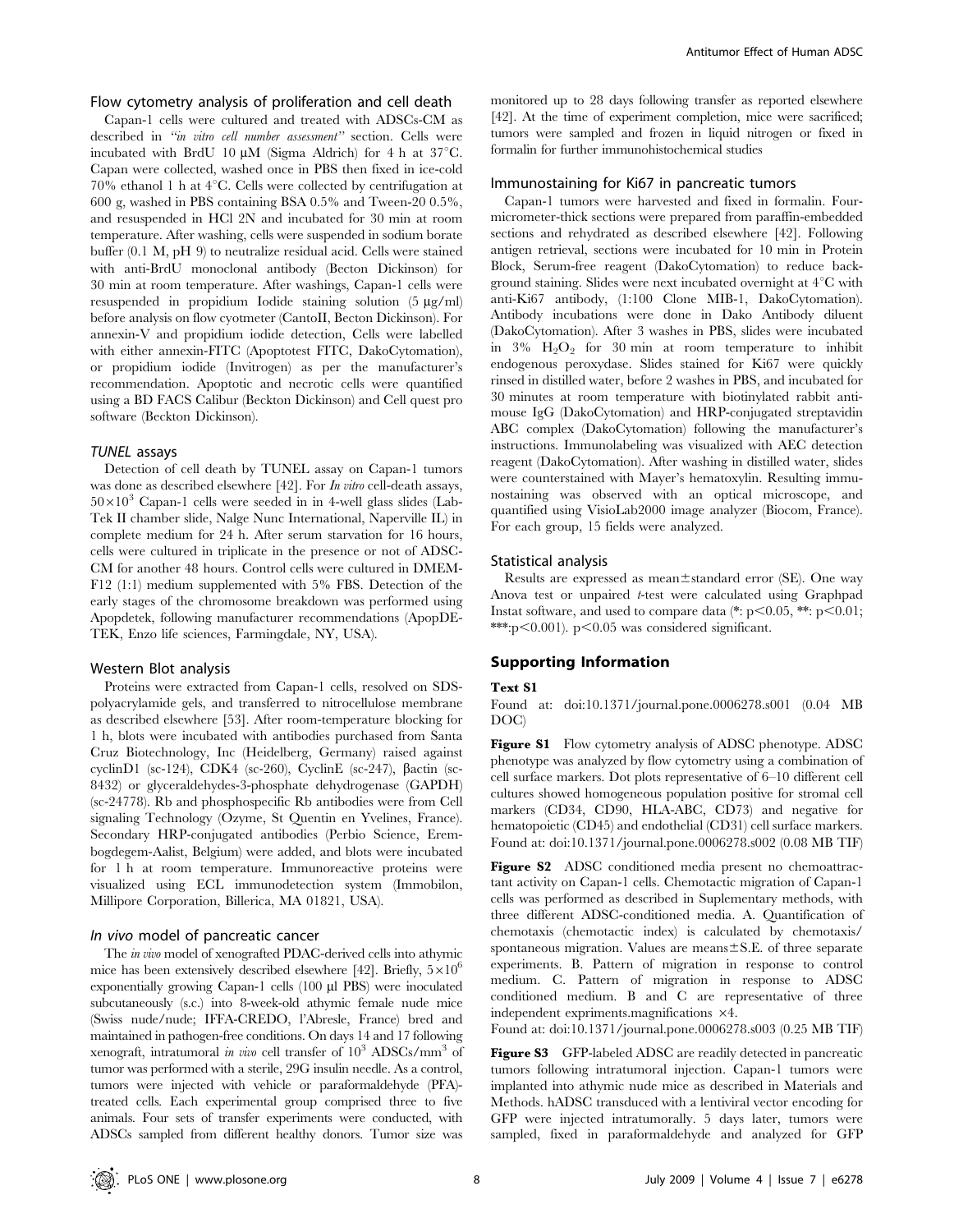expression. GFP expression was detected by immunochemistry as described in Suplementary Methods in control-injected (A) and ADSC-injected samples (B, C). Results are representative of three tumors injected with GFP- labeled hADSC. magnification  $\times 400$ . Found at: doi:10.1371/journal.pone.0006278.s004 (0.31 MB TIF)

#### Acknowledgments

The authors would like to thank the Animal facility and the vector core production of IFR150 in Toulouse for technical expertise, G. Lazennec

#### References

- 1. Mueller MM, Fusenig NE (2004) Friends or foes bipolar effects of the tumour stroma in cancer. Nat Rev Cancer 4: 839–49.
- 2. Park CC, Bissell MJ, Barcellos-Hoff MH (2000) The influence of the microenvironment on the malignant phenotype. Mol Med Today 6: 324–9.
- 3. Tlsty TD, Coussens LM (2006) Tumor stroma and regulation of cancer development. Annu Rev Pathol 1: 119–50.
- 4. Barcellos-Hoff MH, Ravani SA (2000) Irradiated mammary gland stroma promotes the expression of tumorigenic potential by unirradiated epithelial cells. Cancer Res 60: 1254–60.
- 5. Bhowmick NA, Chytil A, Plieth D, Gorska AE, Dumont N, et al. (2004) TGFbeta signalling in fibroblasts modulates the oncogenic potential of adjacent epithelia. Science 303: 848–51.
- 6. Bhowmick NA, Neilson EG, Moses HL (2004) Stromal fibroblasts in cancer initiation and progression. Nature 432: 332–7.
- 7. Olumi AF, Grossfeld GD, Hayward SW, Carroll PR, Tlsty TD, et al. (1999) Carcinoma-associated fibroblasts direct tumor progression of initiated human prostatic epithelium. Cancer Res 59: 5002–11.
- 8. Orimo A, Gupta PB, Sgroi DC, Arenzana-Seisdedos F, Delaunay T, et al. (2005) Stromal fibroblasts present in invasive human breast carcinomas promote tumor growth and angiogenesis through elevated SDF-1/CXCL12 secretion. Cell 121: 335–48.
- 9. Reya T, Morrison SJ, Clarke MF, Weissman IL (2001) Stem cells, cancer, and cancer stem cells. Nature 414: 105–11.
- 10. Scadden DT (2004) Cancer stem cells refined. Nat Immunol 5: 701–3.
- 11. Sell S (2004) Stem cell origin of cancer and differentiation therapy. Crit Rev Oncol Hematol 51: 1–28.
- 12. Djouad F, Plence P, Bony C, Tropel P, Apparailly F, et al. (2003) Immunosuppressive effect of mesenchymal stem cells favors tumor growth in allogeneic animals. Blood 102: 3837–44.
- 13. Al-Khaldi A, Al-Sabti H, Galipeau J, Lachapelle K (2003) Therapeutic angiogenesis using autologous bone marrow stromal cells: improved blood flow in a chronic limb ischemia model. Ann Thorac Surg 75: 204–9.
- 14. Kinnaird T, Stabile E, Burnett MS, Lee CW, Barr S, et al. (2004) Marrowderived stromal cells express genes encoding a broad spectrum of arteriogenic cytokines and promote in vitro and in vivo arteriogenesis through paracrine mechanisms. Circ Res 94: 678–85.
- 15. Kinnaird T, Stabile E, Burnett MS, Shou M, Lee CW, et al. (2004) Local delivery of marrow-derived stromal cells augments collateral perfusion through paracrine mechanisms. Circulation 109: 1543–9.
- 16. Sun B, Zhang S, Ni C, Zhang D, Liu Y, et al. (2005) Correlation between melanoma angiogenesis and the mesenchymal stem cells and endothelial progenitor cells derived from bone marrow. Stem Cells Dev 14: 292–8.
- 17. Karnoub AE, Dash AB, Vo AP, Sullivan A, Brooks MW, et al. (2007) Mesenchymal stem cells within tumour stroma promote breast cancer metastasis. Nature 449: 557–563.
- 18. Khakoo AY, Pati S, Anderson SA, Reid W, Elshal MF, et al. (2006) Human mesenchymal stem cells exert potent antitumorigenic effects in a model of Kaposi's sarcoma. J Exp Med 203: 1235–47.
- 19. Puissant B, Barreau C, Bourin P, Clavel C, Corre J, et al. (2005) Immunomodulatory effect of human adipose tissue-derived adult stem cells: comparison with bone marrow mesenchymal stem cells. Br J Haematol 129: 118–29.
- 20. Erickson GR, Gimble JM, Franklin DM, Rice HE, Awad H, et al. (2002) Chondrogenic potential of adipose tissue-derived stromal cells in vitro and in vivo. Biochem Biophys Res Commun 290: 763–9.
- 21. Estes BT, Wu AW, Guilak F (2006) Potent induction of chondrocytic differentiation of human adipose-derived adult stem cells by bone morphogenetic protein 6. Arthritis Rheum 54: 1222–32.
- 22. Gimble JM, Guilak F (2003) Differentiation potential of adipose derived adult stem (ADAS) cells. Curr Top Dev Biol 58: 137–60.
- 23. Planat-Benard V, Silvestre JS, Cousin B, Andre M, Nibbelink M, et al. (2004) Plasticity of human adipose lineage cells toward endothelial cells: physiological and therapeutic perspectives. Circulation 109: 656–63.
- 24. Rodriguez AM, Pisani D, Dechesne CA, Turc-Carel C, Kurzenne JY, et al. (2005) Transplantation of a multipotent cell population from human adipose tissue induces dystrophin expression in the immunocompetent mdx mouse. J Exp Med 201: 1397–405.

and C. Jorgensen (INSERM U844, Montpellier, France) for providing PC3 cells, and N. Bouscaren for technical assistance. In addition, the authors thank Michael Healey for careful manuscript reading and editing.

#### Author Contributions

Conceived and designed the experiments: BC LP LC LB PC. Performed the experiments: ER SP FDT MB HL IT MA PC. Analyzed the data: BC ER SP FDT MB LC PC. Contributed reagents/materials/analysis tools: BC JLG JMP JPC PB. Wrote the paper: BC LC PC.

- 25. Rodriguez LV, Alfonso Z, Zhang R, Leung J, Wu B, et al. (2006) Clonogenic multipotent stem cells in human adipose tissue differentiate into functional smooth muscle cells. Proc Natl Acad Sci U S A 103: 12167-72.
- 26. Seo MJ, Suh SY, Bae YC, Jung JS (2005) Differentiation of human adipose stromal cells into hepatic lineage in vitro and in vivo. Biochem Biophys Res Commun 328: 258–64.
- 27. Zuk PA, Zhu M, Ashjian P, De Ugarte DA, Huang JI, et al. (2002) Human adipose tissue is a source of multipotent stem cells. Mol Biol Cell 13: 4279–95.
- 28. Song YH, Gehmert S, Sadat S, Pinkernell K, Bai X, et al. (2007) VEGF is critical for spontaneous differentiation of stem cells into cardiomyocytes. Biochem Biophys Res Commun 354: 999–1003.
- 29. Bai X, Sadat S, Gehmert S, Alt E, Song YH (2007) VEGF receptor Flk1 plays a n important role in c-kit expression in adipose tissue derived stem cells. FEBS Lett 581: 4681–4684.
- 30. Lin Y, Liu L, Li Z, Qiao J, Wu L, et al. (2006) Pluripotency potential of human adipose-derived stem cells marked with exogenous green fluorescent protein. Mol Cell Biochem 291: 1–10.
- 31. Im GI, Shin YW, Lee KB (2005) Do adipose tissue-derived mesenchymal stem cells have the same osteogenic and chondrogenic potential as bone marrowderived cells? Osteoarthritis Cartilage 13: 845–53.
- 32. Noel D, Caton D, Roche S, Bony C, Lehmann S, et al. (2008) Cell specific differences between human adipose-derived and mesenchymal-stromal cells despite similar differentiation potentials. Exp Cell Res 314: 1575–84.
- 33. Sakaguchi Y, Sekiya I, Yagishita K, Muneta T (2005) Comparison of human stem cells derived from various mesenchymal tissues: superiority of synovium as a cell source. Arthritis Rheum 52: 2521–9.
- 34. Wagner W, Wein F, Seckinger A, Frankhauser M, Wirkner U, et al. (2005) Comparative characteristics of mesenchymal stem cells from human bone marrow, adipose tissue, and umbilical cord blood. Exp Hematol 33: 1402–16.
- 35. Cui L, Yin S, Liu W, Li N, Zhang W, et al. (2007) Expanded adipose-derived stem cells suppress mixed lymphocyte reaction by secretion of prostaglandin E2. Tissue Eng 13: 1185–95.
- 36. Kucerova L, Altanerova V, Matuskova M, Tyciakova S, Altaner C (2007) Adipose tissue-derived human mesenchymal stem cells mediated prodrug cancer gene therapy. Cancer Res 67: 6304–13.
- 37. Yu JM, Jun ES, Bae YC, Jung JS (2008) Mesenchymal stem cells derived from human adipose tissues favor tumor cell growth in vivo. Stem Cells Dev 17: 463–73.
- 38. Muehlberg F, Song YH, Krohn A, Pinilla S, Droll L, et al. (2009) Tissue resident stem cells promote breast cancer growth and metastasis. Carcinogenesis 30: 589–97.
- 39. Korc M (2007) Pancreatic cancer-associated stroma production. Am J Surg 194: S84–S86.
- 40. Mahadevan D, Von Hoff DD (2007) Tumor-stroma interactions in pancreatic ductal adenocarcinoma. Mol Cancer Ther 6: 1186–97.
- 41. Safioleas MC, Moulakakis KG (2004) Pancreatic cancer today. Hepatogastroenterology 51: 862–8.
- 42. Carrere N, Vernejoul F, Souque A, Asnacios A, Vaysse N, et al. (2005) Characterization of the bystander effect of somatostatin receptor sst2 after in vivo gene transfer into human pancreatic cancer cells. Hum Gene Ther 16: 1175–93.
- 43. Cordelier P, Bienvenu C, Lulka H, Marrache F, Bouisson M, et al. (2007) Replication-deficient rSV40 mediate pancreatic gene transfer and long-term inhibition of tumor growth. Cancer Gene Ther 14: 19–29.
- 44. Glennie S, Soeiro I, Dyson PJ, Lam EW, Dazzi F (2005) Bone marrow mesenchymal stem cells induce division arrest anergy of activated T cells. Blood 105: 2821–7.
- 45. Ramasamy R, Lam EW, Soeiro I, Tisato V, Bonnet D, et al. (2007) Mesenchymal stem cells inhibit proliferation and apoptosis of tumor cells: impact on in vivo tumor growth. Leukemia 21: 304–10.
- 46. Vilalta M, Dégano IR, Bago J, Aguilar E, Gambhir SS, et al. (2009) Human adipose tissue-derived mesenchymal stromal cells as vehicles for tumor bystander effect: a model based on bioluminescence imaging. Gene Ther 16: 547–57.
- 47. Lamfersd M, Idema S, van Milligen F, Schouten T, van der Valk P, et al. (2009) Homing properties of adipose-derived stem cells to intracerebral glioma and the effects of adenovirus infection. Cancer Lett 274: 78–87.
- 48. Zhu Y, Sun Z, Han Q, Liao L, Wang J, et al. (2009) Human mesenchymal stem cells inhibit cancer cell proliferation by secreting DKK-1. Leukemia 23: 925–33.